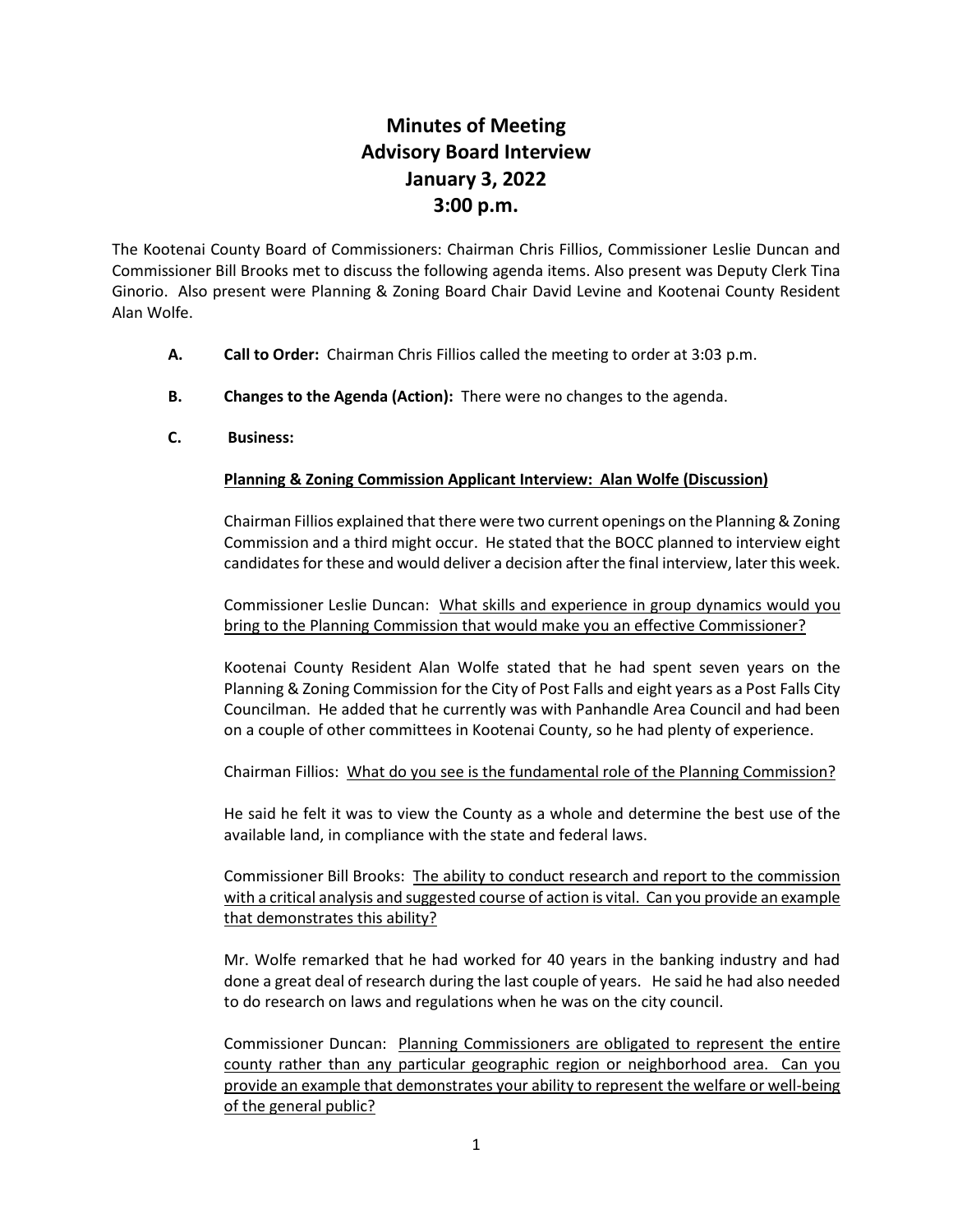He said that his time with the Post Falls City Council taught him to weigh information gained from the groups that were very vocal and doing his own research to learn about other points of view. He stressed the importance of considering all stakeholders.

Chairman Fillios: An effective Planning Commission requires members from all walks of life to ensure that the entire community is well represented. Would you share why you believe your background or experience would be a helpful addition to the Commission?

He pointed out that, when he was working in the private sector, he worked with people from all walks of life. He said he was in a bank branch, so the customers came from widely varied backgrounds. He stated understood the need to represent all the people in the County.

Commissioner Brooks: Effective Planning Commissioners have certain common traits such as the ability to: express oneself clearly and concisely in public; listen to opposing views and still keep a clear focus on where the real public interest lies (objectivity); keep an open mind to new issues; define what's really at issue on any matter; take the long view; and assemble information and use it to make meaningful recommendations. Can you give us an example of a useful trait you would bring to the Commission?

Mr. Wolfe gave examples of his ability to fulfill each of the listed areas. He stressed the need for objectivity and keeping an open mind in new situations. He remarked that he had not registered with a political party when he was a city council member because he did not want any of his constituents to feel that he would only listen to one side of an issue.

#### Commissioner Duncan: Why are you applying for the Planning & Zoning Commission?

He said it was a type of service he was interested in offering, plus he was no longer on the city council. He remarked that he had enjoyed his previous years on Post Falls' Planning & Zoning Commission and had learned a great deal about land use.

#### Chairman Fillios: What are the biggest issues Kootenai County is facing?

Mr. Wolfe said he thought the biggest issue was information. He explained misinformation was widespread on many topics and was often encouraged by listening to only one side of a given argument.

### Commissioner Brooks: What are your thoughts regarding the balance between growth versus private property rights?

He said he lived in Idaho for a reason; he was fairly conservative and embraced personal property rights. He remarked that people that own property should be allowed to do what they want with their property, as long as it did not affect other people in the County badly. He noted that there were times when these rights had to be set aside in the interest of the general populace.